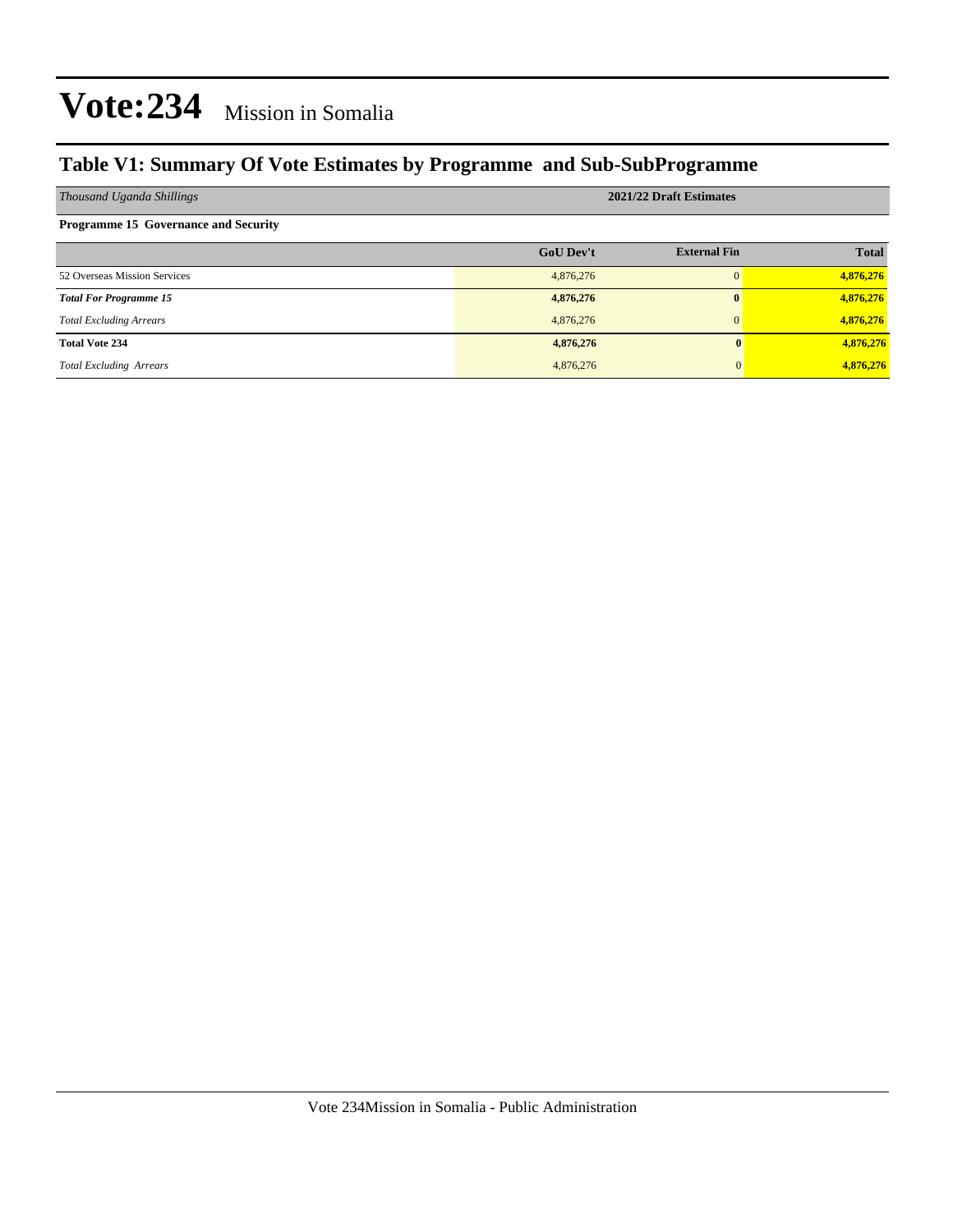### **Table V2: Summary Of Vote Estimates by Sub-SubProgramme,Department and Project**

| Thousand Uganda Shillings                                                 |                  | 2020/21 Approved Budget |                  | 2021/22 Draft Estimates |           |                               |              |
|---------------------------------------------------------------------------|------------------|-------------------------|------------------|-------------------------|-----------|-------------------------------|--------------|
| <b>Sub-SubProgramme 52 Overseas Mission Services</b>                      |                  |                         |                  |                         |           |                               |              |
| <b>Recurrent Budget Estimates</b>                                         | Wage             | <b>Non-Wage</b>         | <b>AIA</b>       | <b>Total</b>            | Wage      | <b>Non-Wage</b>               | <b>Total</b> |
| 01 Headquarters Mogadishu                                                 | 134,406          | 2,741,870               | $\boldsymbol{0}$ | 2,876,276               | 134,406   | 2,741,870                     | 2,876,276    |
| <b>Total Recurrent Budget Estimates for Sub-</b><br><b>SubProgramme</b>   | 134,406          | 2,741,870               | $\bf{0}$         | 2,876,276               | 134,406   | 2,741,870                     | 2,876,276    |
| Development Budget Estimates                                              | <b>GoU Dev't</b> | <b>External Fin</b>     | <b>AIA</b>       | <b>Total</b>            |           | <b>GoU Dev't External Fin</b> | <b>Total</b> |
| 1287 Strengthening Mission in Somalia                                     | 1,000,000        | $\mathbf{0}$            | $\mathbf{0}$     | 1,000,000               | $\Omega$  | $\Omega$                      | $\mathbf{0}$ |
| 1714 Retooling of Mission in Mogadishu                                    | $\mathbf{0}$     | $\mathbf{0}$            | $\mathbf{0}$     | $\bf{0}$                | 2,000,000 | $\Omega$                      | 2,000,000    |
| <b>Total Development Budget Estimates for Sub-</b><br><b>SubProgramme</b> | 1,000,000        | $\bf{0}$                | $\bf{0}$         | 1,000,000               | 2,000,000 | $\bf{0}$                      | 2,000,000    |
|                                                                           | GoU              | <b>External Fin</b>     | <b>AIA</b>       | <b>Total</b>            | GoU       | <b>External Fin</b>           | <b>Total</b> |
| <b>Total For Sub-SubProgramme 52</b>                                      | 3,876,276        | $\bf{0}$                | $\bf{0}$         | 3,876,276               | 4,876,276 | $\bf{0}$                      | 4,876,276    |
| <b>Total Excluding Arrears</b>                                            | 3,876,276        | $\mathbf{0}$            | $\mathbf{0}$     | 3,876,276               | 4,876,276 | $\overline{0}$                | 4,876,276    |
| <b>Total Vote 234</b>                                                     | 3,876,276        | $\bf{0}$                | $\bf{0}$         | 3,876,276               | 4,876,276 | $\bf{0}$                      | 4,876,276    |
| <b>Total Excluding Arrears</b>                                            | 3,876,276        | $\mathbf{0}$            | $\mathbf{0}$     | 3,876,276               | 4,876,276 | $\mathbf{0}$                  | 4,876,276    |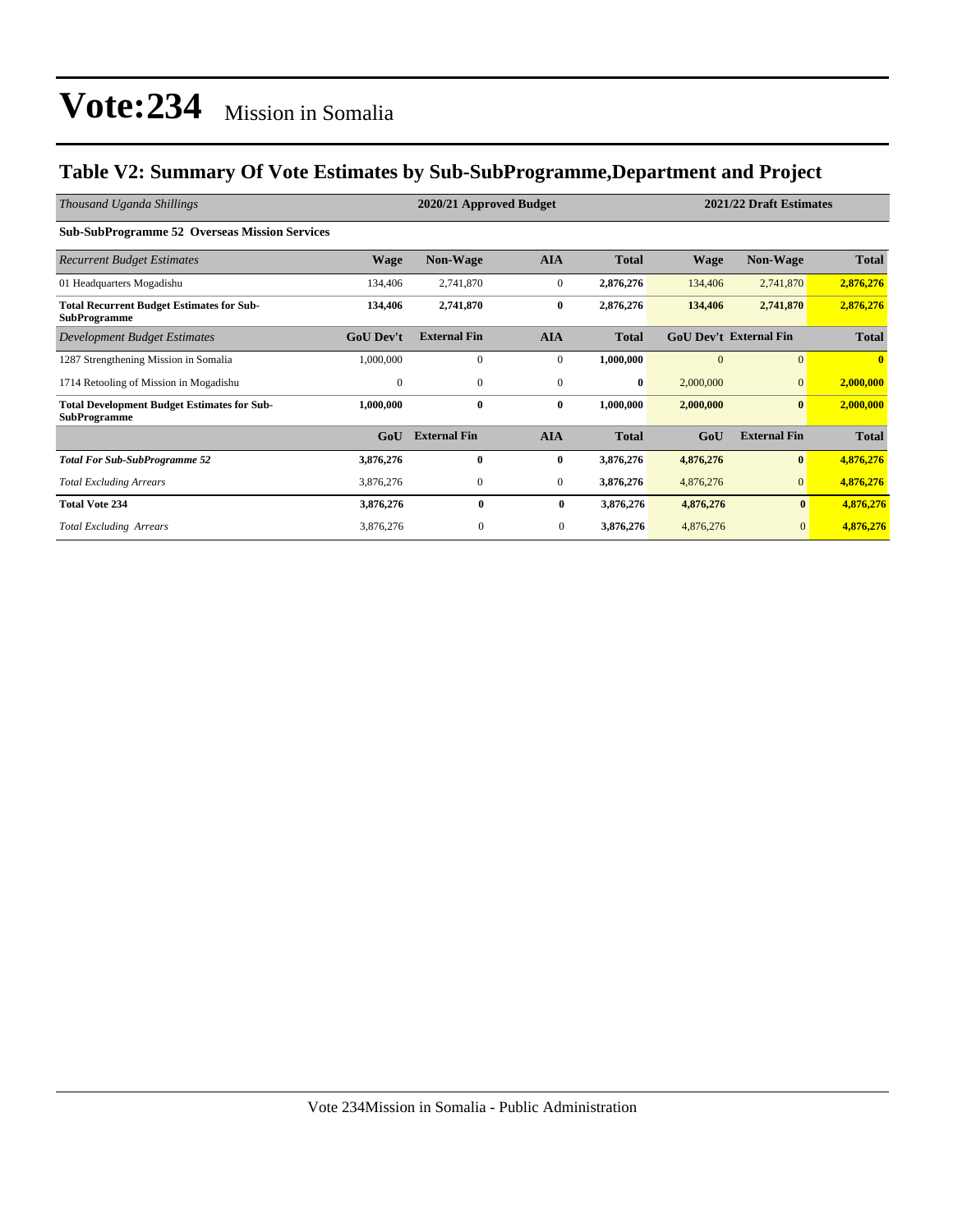### **Table V3: Summary Vote Estimates by Item**

| Thousand Uganda Shillings                                 | 2020/21 Approved Budget |                     |              |              | 2021/22 Draft Estimates |                     |              |  |
|-----------------------------------------------------------|-------------------------|---------------------|--------------|--------------|-------------------------|---------------------|--------------|--|
|                                                           | GoU                     | <b>External Fin</b> | <b>AIA</b>   | <b>Total</b> | GoU                     | <b>External Fin</b> | <b>Total</b> |  |
| <b>Employees, Goods and Services (Outputs Provided)</b>   | 2,876,276               | $\bf{0}$            | $\bf{0}$     | 2,876,276    | 2,876,276               | $\bf{0}$            | 2,876,276    |  |
| 211103 Allowances (Inc. Casuals, Temporary)               | 1,379,430               | $\bf{0}$            | $\bf{0}$     | 1,379,430    | 1,379,430               | $\bf{0}$            | 1,379,430    |  |
| 211105 Missions staff salaries                            | 134,406                 | $\bf{0}$            | $\bf{0}$     | 134,406      | 134,406                 | $\bf{0}$            | 134,406      |  |
| 213001 Medical expenses (To employees)                    | 117,818                 | $\bf{0}$            | $\bf{0}$     | 117,818      | 117,818                 | $\mathbf{0}$        | 117,818      |  |
| 221009 Welfare and Entertainment                          | 100,320                 | $\bf{0}$            | $\bf{0}$     | 100,320      | 100,320                 | $\mathbf{0}$        | 100,320      |  |
| 221011 Printing, Stationery, Photocopying and Binding     | 41,542                  | $\bf{0}$            | $\bf{0}$     | 41,542       | 41,542                  | $\bf{0}$            | 41,542       |  |
| 221012 Small Office Equipment                             | 9,120                   | $\bf{0}$            | $\bf{0}$     | 9,120        | 9,120                   | $\bf{0}$            | 9,120        |  |
| 222001 Telecommunications                                 | 25,080                  | $\bf{0}$            | $\bf{0}$     | 25,080       | 25,080                  | $\bf{0}$            | 25,080       |  |
| 222003 Information and communications technology<br>(ICT) | 54,720                  | $\bf{0}$            | 0            | 54,720       | 54,720                  | $\bf{0}$            | 54,720       |  |
| 223001 Property Expenses                                  | 22,800                  | $\bf{0}$            | $\bf{0}$     | 22,800       | 22,800                  | $\bf{0}$            | 22,800       |  |
| 223003 Rent – (Produced Assets) to private entities       | 136,800                 | $\bf{0}$            | $\bf{0}$     | 136,800      | 136,800                 | $\bf{0}$            | 136,800      |  |
| 223004 Guard and Security services                        | 310,080                 | $\bf{0}$            | $\mathbf{0}$ | 310,080      | 310,080                 | $\mathbf{0}$        | 310,080      |  |
| 223006 Water                                              | 6.840                   | $\bf{0}$            | $\bf{0}$     | 6,840        | 6,840                   | $\bf{0}$            | 6,840        |  |
| 226001 Insurances                                         | 212,800                 | $\bf{0}$            | $\bf{0}$     | 212,800      | 212,800                 | $\bf{0}$            | 212,800      |  |
| 227002 Travel abroad                                      | 133,000                 | $\bf{0}$            | $\bf{0}$     | 133,000      | 133,000                 | $\bf{0}$            | 133,000      |  |
| 227004 Fuel, Lubricants and Oils                          | 31,920                  | $\bf{0}$            | $\bf{0}$     | 31,920       | 31,920                  | $\bf{0}$            | 31,920       |  |
| 228001 Maintenance - Civil                                | 77,520                  | $\bf{0}$            | 0            | 77,520       | 77,520                  | $\mathbf{0}$        | 77,520       |  |
| 228002 Maintenance - Vehicles                             | 36,480                  | $\bf{0}$            | $\bf{0}$     | 36,480       | 36,480                  | $\mathbf{0}$        | 36,480       |  |
| 228004 Maintenance – Other                                | 45,600                  | $\bf{0}$            | $\bf{0}$     | 45,600       | 45,600                  | $\bf{0}$            | 45,600       |  |
| <b>Investment</b> (Capital Purchases)                     | 1,000,000               | $\bf{0}$            | $\bf{0}$     | 1,000,000    | 2,000,000               | $\bf{0}$            | 2,000,000    |  |
| 312101 Non-Residential Buildings                          | 1,000,000               | $\bf{0}$            | $\bf{0}$     | 1,000,000    | 2,000,000               | $\bf{0}$            | 2,000,000    |  |
| <b>Grand Total Vote 234</b>                               | 3,876,276               | $\bf{0}$            | $\bf{0}$     | 3,876,276    | 4,876,276               | $\bf{0}$            | 4,876,276    |  |
| <b>Total Excluding Arrears</b>                            | 3,876,276               | $\boldsymbol{0}$    | $\mathbf{0}$ | 3,876,276    | 4,876,276               | $\mathbf{0}$        | 4,876,276    |  |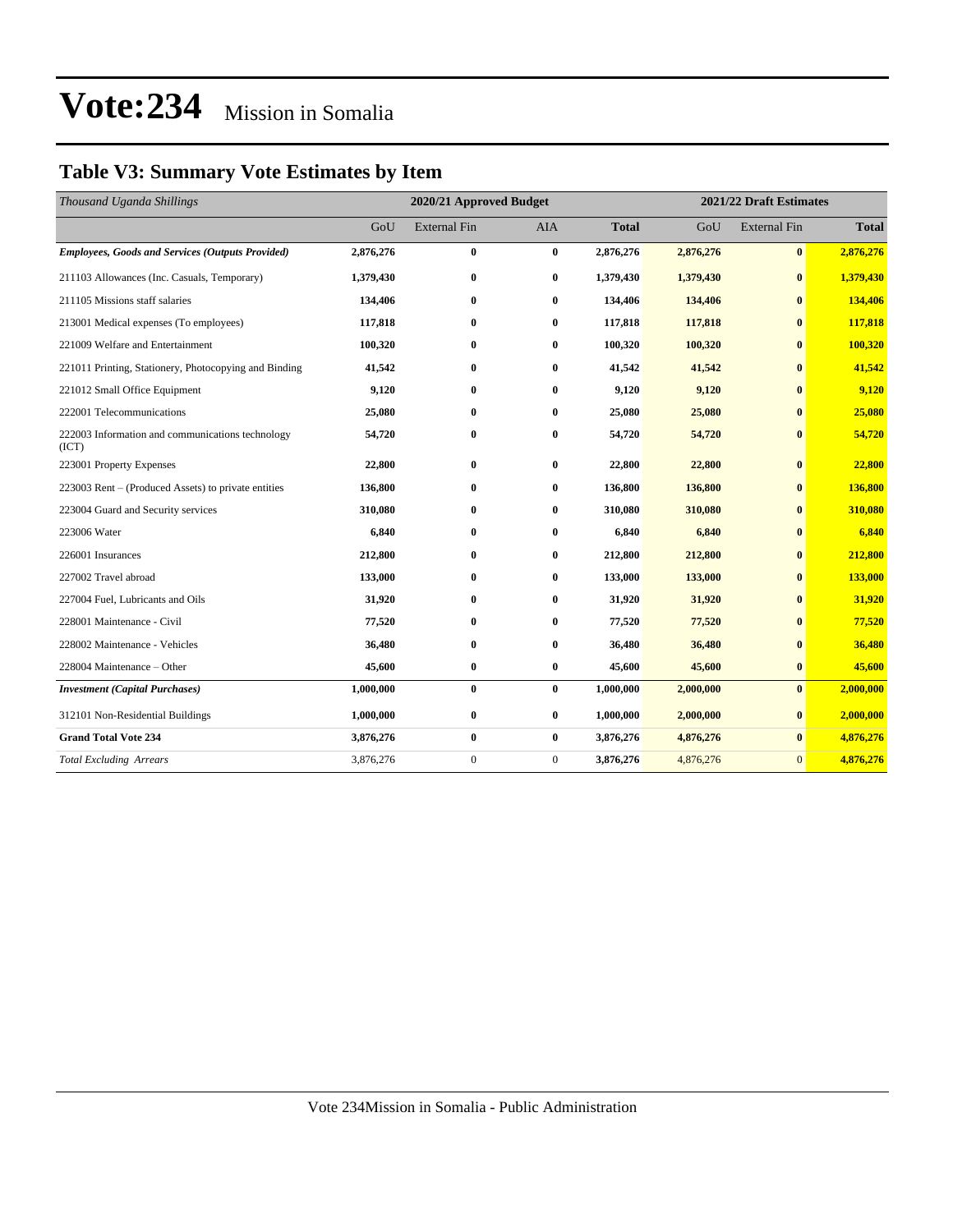#### **Table V4: Detailed Estimates by Sub-SubProgramme, Department,Project and Output and Item**

*Sub-SubProgrammme 52 Overseas Mission Services*

*Recurrent Budget Estimates*

#### **Department 01 Headquarters Mogadishu**

| Thousand Uganda Shillings                              | 2020/21 Approved Budget |                  |                  |              | 2021/22 Draft Estimates |              |              |
|--------------------------------------------------------|-------------------------|------------------|------------------|--------------|-------------------------|--------------|--------------|
| <b>Outputs Provided</b>                                | Wage                    | Non Wage         | AIA              | <b>Total</b> | Wage                    | Non Wage     | <b>Total</b> |
| <b>Budget Output 165201 Cooperation frameworks</b>     |                         |                  |                  |              |                         |              |              |
| 211103 Allowances (Inc. Casuals, Temporary)            | $\boldsymbol{0}$        | 896,906          | $\mathbf{0}$     | 896,906      | $\mathbf{0}$            | 896,906      | 896,906      |
| 211105 Missions staff salaries                         | 134,406                 | $\boldsymbol{0}$ | $\boldsymbol{0}$ | 134,406      | 134,406                 | $\mathbf{0}$ | 134,406      |
| 213001 Medical expenses (To employees)                 | $\overline{0}$          | 76,582           | $\mathbf{0}$     | 76,582       | $\overline{0}$          | 76,582       | 76,582       |
| 221009 Welfare and Entertainment                       | $\boldsymbol{0}$        | 65,208           | $\boldsymbol{0}$ | 65,208       | $\mathbf{0}$            | 65,208       | 65,208       |
| 221011 Printing, Stationery, Photocopying and Binding  | $\overline{0}$          | 27,002           | $\mathbf 0$      | 27,002       | $\mathbf{0}$            | 27,002       | 27,002       |
| 221012 Small Office Equipment                          | $\boldsymbol{0}$        | 5,928            | $\boldsymbol{0}$ | 5,928        | $\mathbf{0}$            | 5,928        | 5,928        |
| 222001 Telecommunications                              | $\boldsymbol{0}$        | 16,302           | $\mathbf{0}$     | 16,302       | $\mathbf{0}$            | 16,302       | 16,302       |
| 222003 Information and communications technology (ICT) | $\boldsymbol{0}$        | 35,568           | $\boldsymbol{0}$ | 35,568       | $\boldsymbol{0}$        | 35,568       | 35,568       |
| 223001 Property Expenses                               | $\boldsymbol{0}$        | 14,820           | $\mathbf 0$      | 14,820       | $\mathbf{0}$            | 14,820       | 14,820       |
| 223003 Rent – (Produced Assets) to private entities    | $\boldsymbol{0}$        | 88,920           | $\boldsymbol{0}$ | 88,920       | $\boldsymbol{0}$        | 88,920       | 88,920       |
| 223004 Guard and Security services                     | $\boldsymbol{0}$        | 201,552          | $\mathbf{0}$     | 201,552      | $\mathbf{0}$            | 201,552      | 201,552      |
| 223006 Water                                           | $\boldsymbol{0}$        | 4,446            | $\boldsymbol{0}$ | 4,446        | $\boldsymbol{0}$        | 4,446        | 4,446        |
| 226001 Insurances                                      | $\boldsymbol{0}$        | 138,320          | $\mathbf{0}$     | 138,320      | $\mathbf{0}$            | 138,320      | 138,320      |
| 227002 Travel abroad                                   | $\boldsymbol{0}$        | 86,450           | $\boldsymbol{0}$ | 86,450       | $\mathbf{0}$            | 86,450       | 86,450       |
| 227004 Fuel, Lubricants and Oils                       | $\boldsymbol{0}$        | 20,748           | $\mathbf{0}$     | 20,748       | $\boldsymbol{0}$        | 20,748       | 20,748       |
| 228001 Maintenance - Civil                             | $\overline{0}$          | 50,388           | $\boldsymbol{0}$ | 50,388       | $\mathbf{0}$            | 50,388       | 50,388       |
| 228002 Maintenance - Vehicles                          | $\boldsymbol{0}$        | 23,712           | $\boldsymbol{0}$ | 23,712       | $\boldsymbol{0}$        | 23,712       | 23,712       |
| 228004 Maintenance – Other                             | $\boldsymbol{0}$        | 29,640           | $\mathbf{0}$     | 29,640       | $\mathbf{0}$            | 29,640       | 29,640       |
| <b>Total Cost of Budget Output 01</b>                  | 134,406                 | 1,782,492        | 0                | 1,916,898    | 134,406                 | 1,782,492    | 1,916,898    |
| <b>Budget Output 165202 Consulars services</b>         |                         |                  |                  |              |                         |              |              |
| 211103 Allowances (Inc. Casuals, Temporary)            | $\boldsymbol{0}$        | 482,524          | $\boldsymbol{0}$ | 482,524      | $\boldsymbol{0}$        | 482,524      | 482,524      |
| 213001 Medical expenses (To employees)                 | $\boldsymbol{0}$        | 41,236           | $\mathbf 0$      | 41,236       | $\mathbf{0}$            | 41,236       | 41,236       |
| 221009 Welfare and Entertainment                       | $\overline{0}$          | 35,112           | $\boldsymbol{0}$ | 35,112       | $\boldsymbol{0}$        | 35,112       | 35,112       |
| 221011 Printing, Stationery, Photocopying and Binding  | $\boldsymbol{0}$        | 14,540           | $\boldsymbol{0}$ | 14,540       | $\mathbf{0}$            | 14,540       | 14,540       |
| 221012 Small Office Equipment                          | $\overline{0}$          | 3,192            | $\mathbf 0$      | 3,192        | $\mathbf{0}$            | 3,192        | 3,192        |
| 222001 Telecommunications                              | $\boldsymbol{0}$        | 8,778            | $\boldsymbol{0}$ | 8,778        | $\boldsymbol{0}$        | 8,778        | 8,778        |
| 222003 Information and communications technology (ICT) | $\boldsymbol{0}$        | 19,152           | $\mathbf 0$      | 19,152       | $\mathbf{0}$            | 19,152       | 19,152       |
| 223001 Property Expenses                               | $\boldsymbol{0}$        | 7,980            | $\mathbf{0}$     | 7,980        | $\boldsymbol{0}$        | 7,980        | 7,980        |
| 223003 Rent – (Produced Assets) to private entities    | $\boldsymbol{0}$        | 47,880           | $\mathbf{0}$     | 47,880       | $\mathbf{0}$            | 47,880       | 47,880       |
| 223004 Guard and Security services                     | $\boldsymbol{0}$        | 108,528          | $\boldsymbol{0}$ | 108,528      | $\boldsymbol{0}$        | 108,528      | 108,528      |
| 223006 Water                                           | $\boldsymbol{0}$        | 2,394            | $\boldsymbol{0}$ | 2,394        | $\mathbf{0}$            | 2,394        | 2,394        |

Vote 234Mission in Somalia - Public Administration